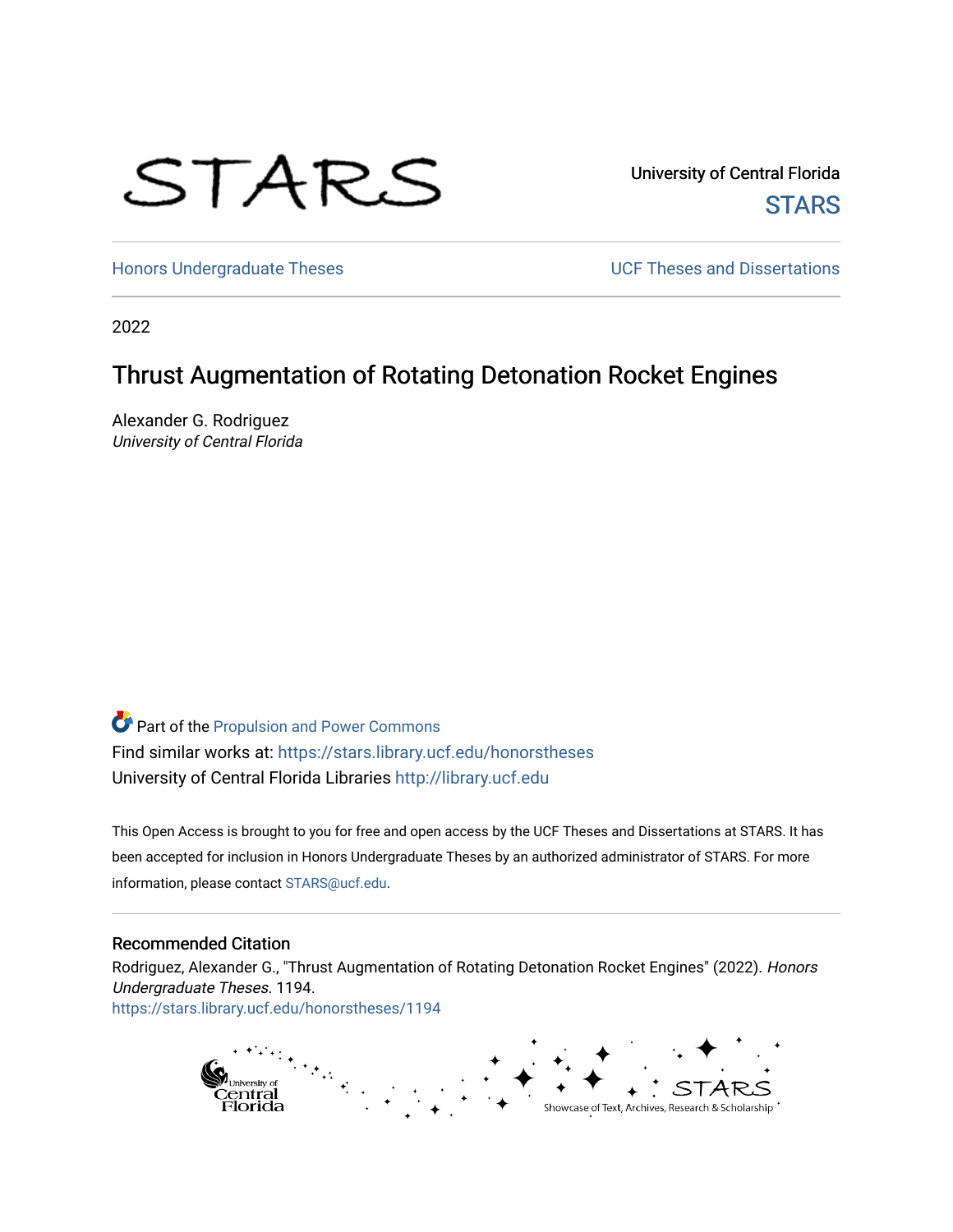# THRUST AUGMENTATION OF ROTATING DETONATION ROCKET ENGINES

by

## ALEXANDER G. RODRIGUEZ

A thesis submitted in partial fulfillment of the requirements for the Honors in the Major Program in Aerospace Engineering in the College of Engineering and Computer Science and in the Burnett Honors College at the University of Central Florida Orlando, Florida

Spring Term, 2021

Thesis Chair: Kareem A. Ahmed, Ph.D.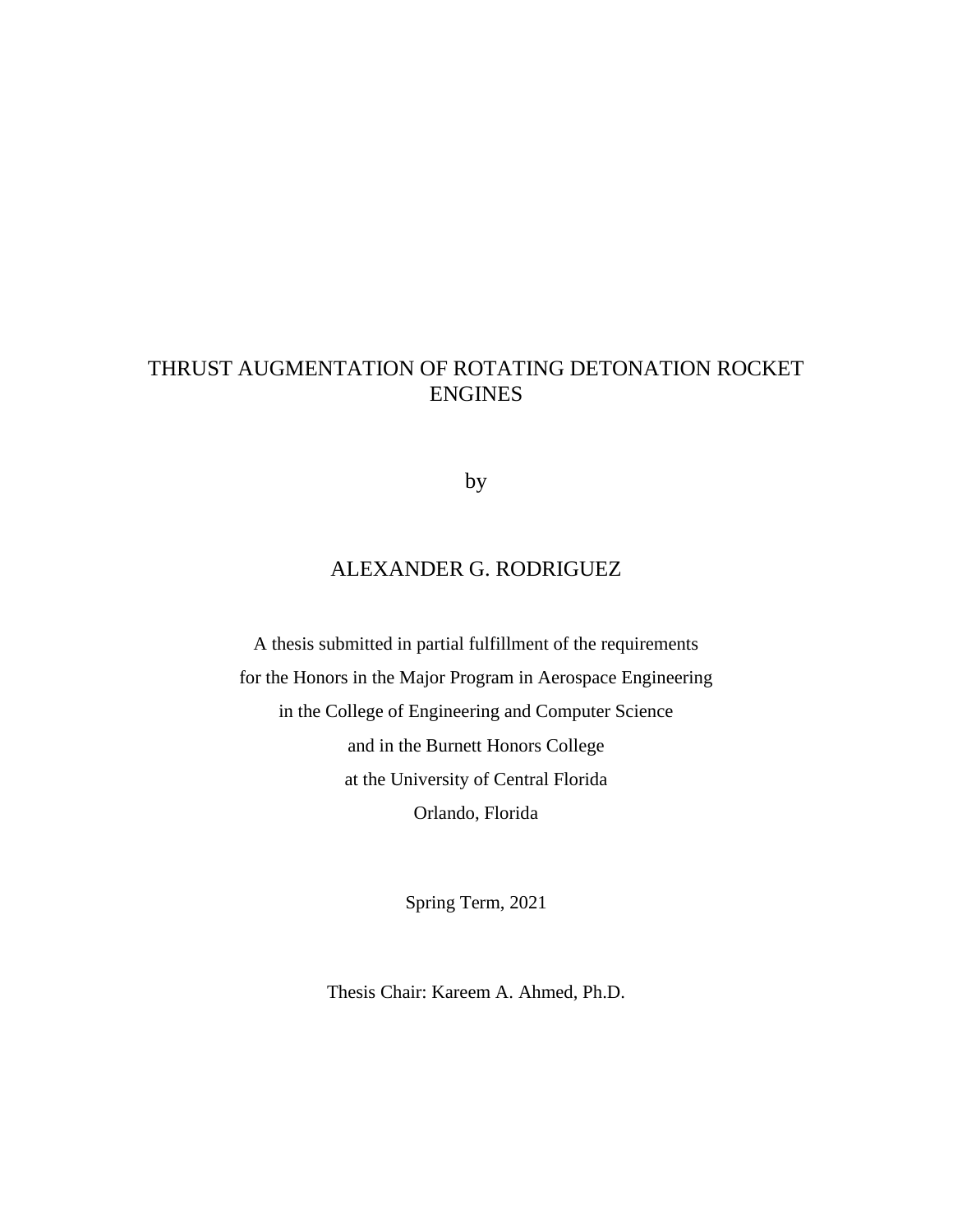#### **Abstract**

This thesis aims to perform a detailed analysis on a 5th Order Polynomial Nozzle, verifying its effectiveness in improving the thrust performance of a Rotating Detonation Rocket Engine. Rotating detonation engines are a promising engine type that uses detonations as a means of combustion rather than traditional conflagration. Through this method, these engines can produce significant amounts of energy while burning less fuel in the process. However, exhaust flow instabilities and swirl limit the engine's potential for use as a means of propulsion. The 5th Order Polynomial Nozzle was previously demonstrated to reduce and control this swirl; however, analysis was limited to side and back-end imaging. Using a recently built thrust stand, direct performance measurements were made with the nozzle being testing in several configurations. Discussed will be the data collected from the thrust stand, side-imaging to confirm flow behaviors similar to previous tests, and future work that is being done to analyze the exhaust flow.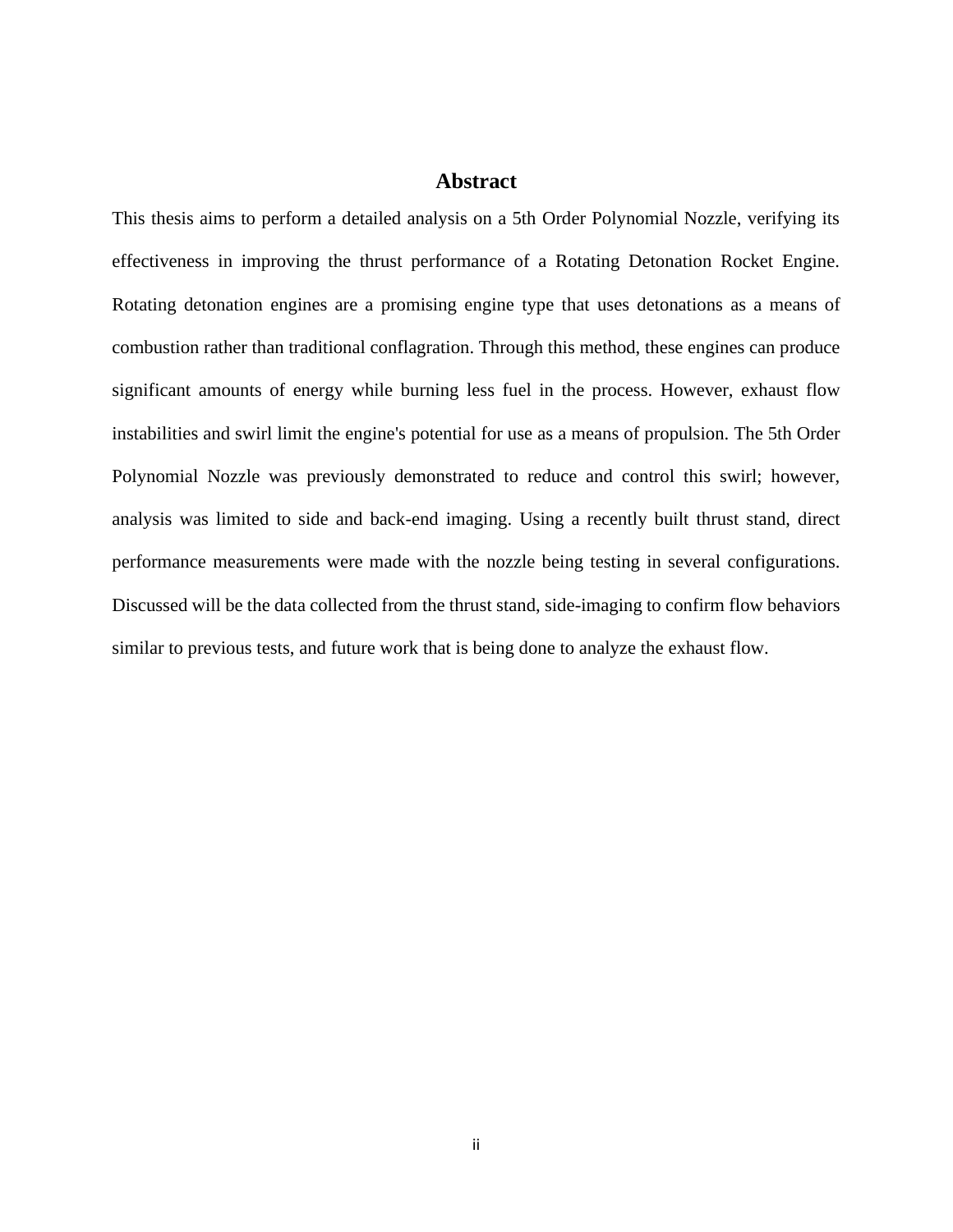# **Table of Contents**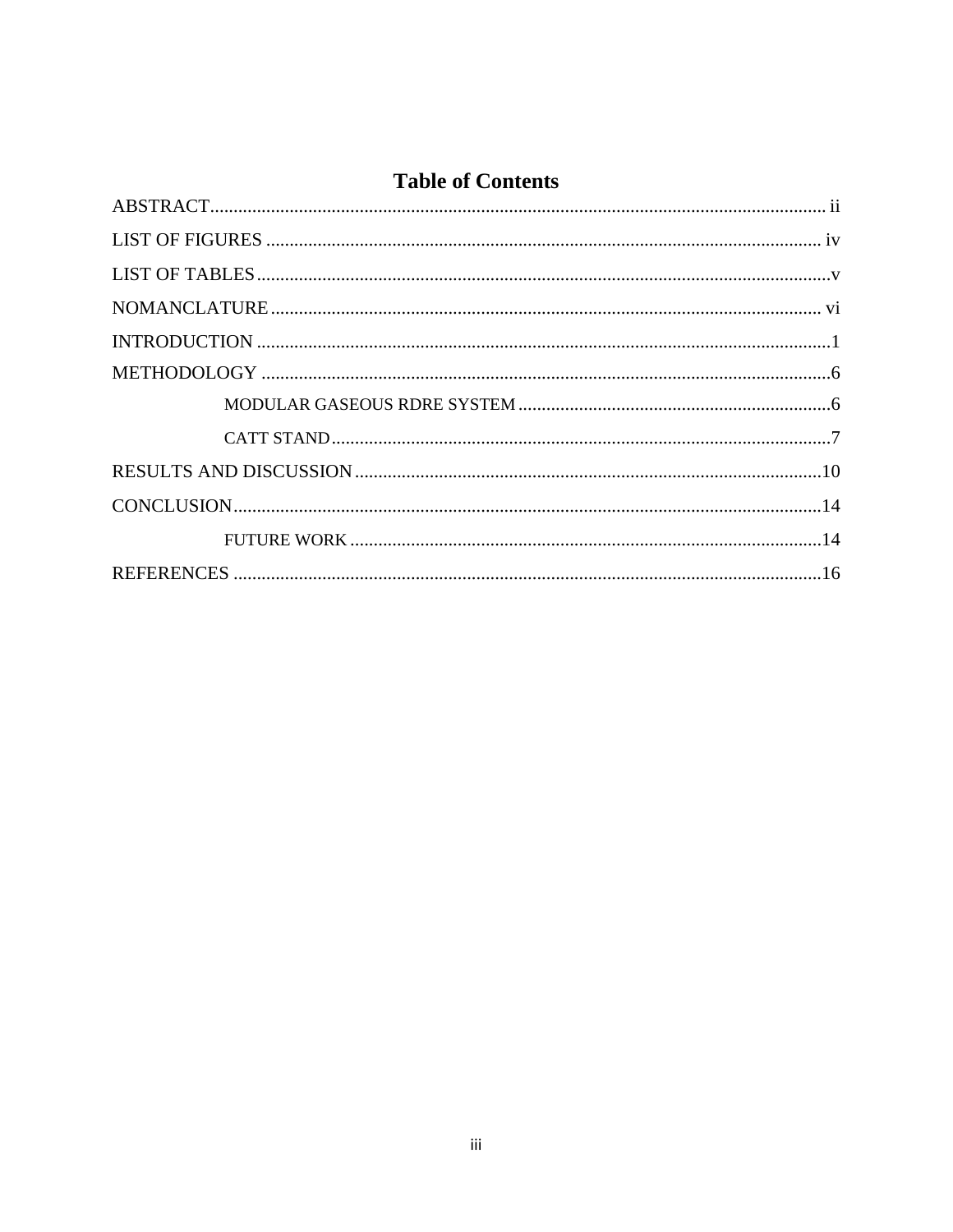# **List of Figures**

| FIGURE 4: Tested RDRE configurations (from left-to-right): baseline, Nozzle with no                                                                                                  |  |
|--------------------------------------------------------------------------------------------------------------------------------------------------------------------------------------|--|
|                                                                                                                                                                                      |  |
|                                                                                                                                                                                      |  |
|                                                                                                                                                                                      |  |
| FIGURE 8: Total thrust and specific impulse for each test. 1-2: no nozzle, 3-5: Nozzle with no                                                                                       |  |
|                                                                                                                                                                                      |  |
| FIGURE 10: PIV mean flow velocities for each test. The masked areas are in red with green $\&$<br>orange velocity vectors. No Nozzle: $1 \& 2$ , nozzle with no Aerospike: 3-5, Full |  |
|                                                                                                                                                                                      |  |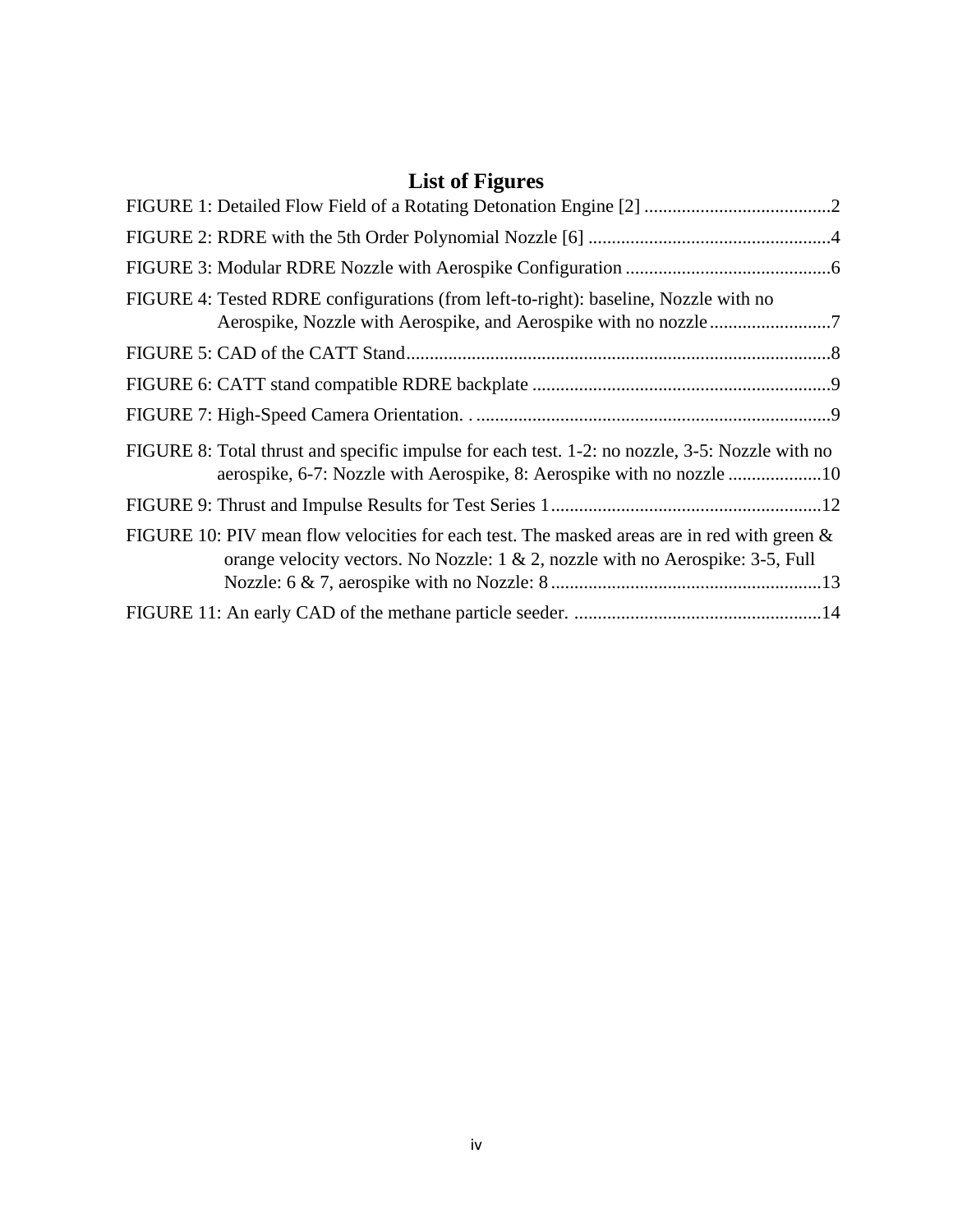| <b>List of Tables</b> |  |
|-----------------------|--|
| TARLE.                |  |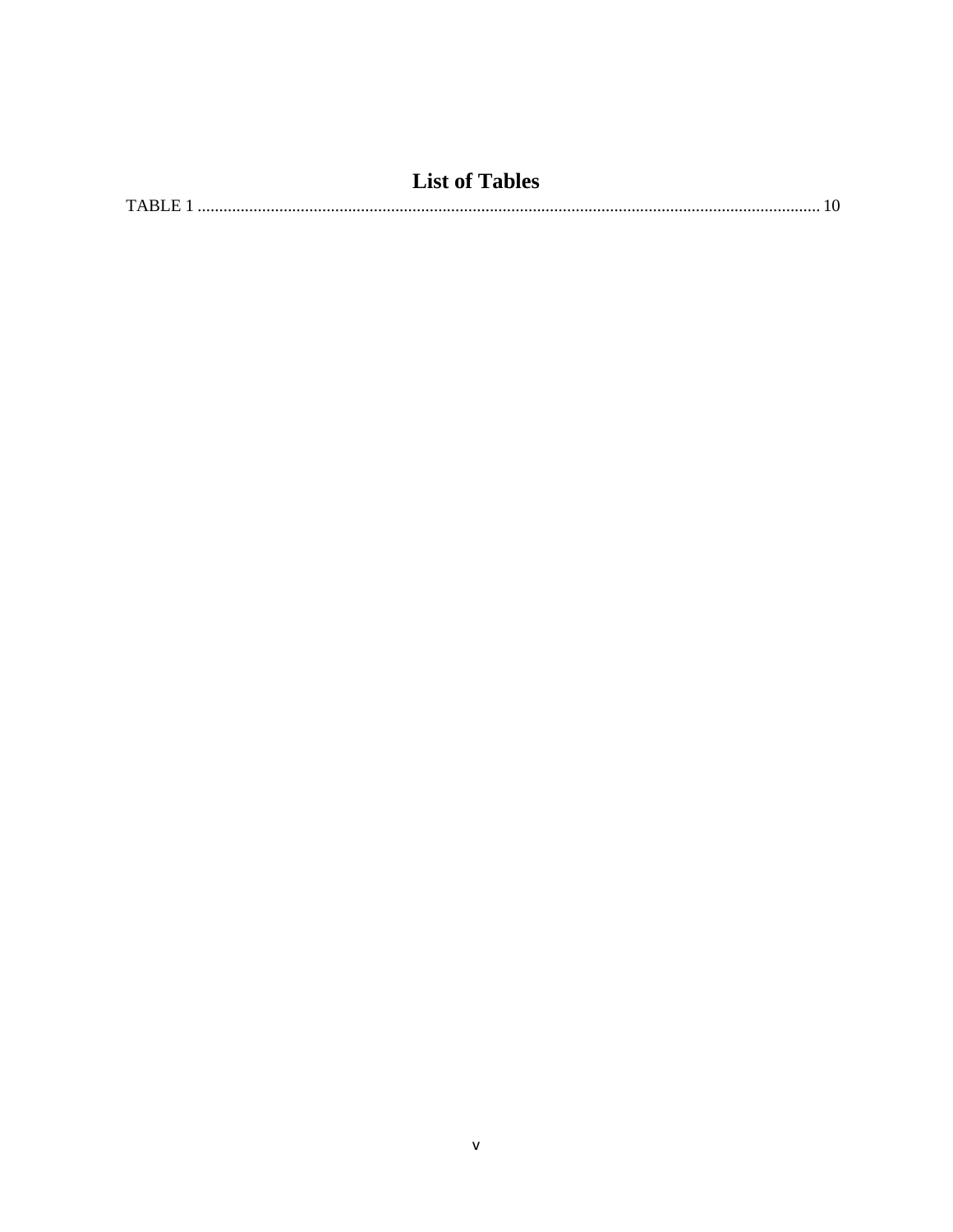## **Nomenclature**

- RDE Rotating Detonation Engine
- RDRE Rotating Detonation Rocket Engine
- PDE Pulse Detonation Engine
- AFRL Air Force Research Laboratory
- PERL Propulsion & Energy Research Lab
- CATT Stand Changeable Alignment Thrust Test Stand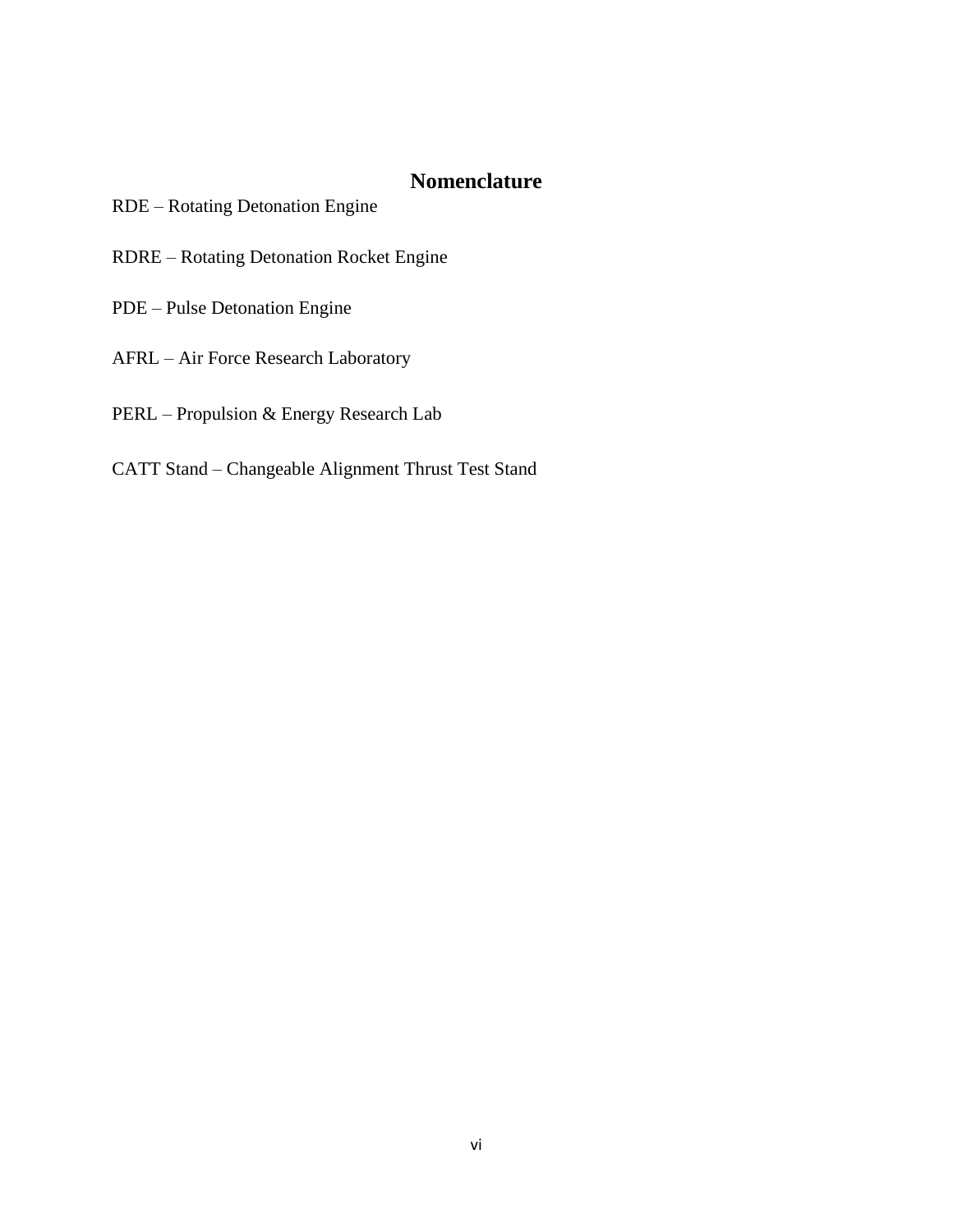#### **Introduction**

In recent years, there has been a growing interest in the use of pressure gain combustion as a means of propulsion. In the form of detonations, pressure gain combustion creates more energy than conventional combustion while consuming less fuel in the process. Additionally, many pressure gain systems are significantly less mechanically complex than their conventional counterparts. Despite difficulties with running reliably over extended periods, two types of pressure gain engines have been of particular interest: Pulse Detonation Engines (PDEs) and Rotating Detonating Engines (RDEs). [1] This report will focus on RDEs, efforts to improve their performance and flow stability, and verify the effectiveness of a 5<sup>th</sup> Order Polynomial Nozzle.

Unlike PDES, RDEs operate under a continuous detonation mode, further improving performance. This is achieved by creating detonation waves that circulate along an annular chamber, as seen in Figure 1. Many aspects of RDEs remain unknown despite extensive research, especially relating to their flow characteristics; however, some things have been discovered over recent years. One thing that has been found is that, depending on the engine's operating conditions, the number of detonation waves that can propagate can range from two to five. Additionally, because these waves rotate, it causes the exhaust flow to swirl, resulting in flow instabilities. As a result, the RDEs' effective thrust and efficiency are reduced as some of the exhaust flow moves laterally. In addition, it may create issues with properly choking the exhaust flow, limiting a convergent-divergent nozzle's effectiveness. As such, there is a need to mitigate these issues if RDEs are to replace constant pressure combustion for usage on rockets. [1]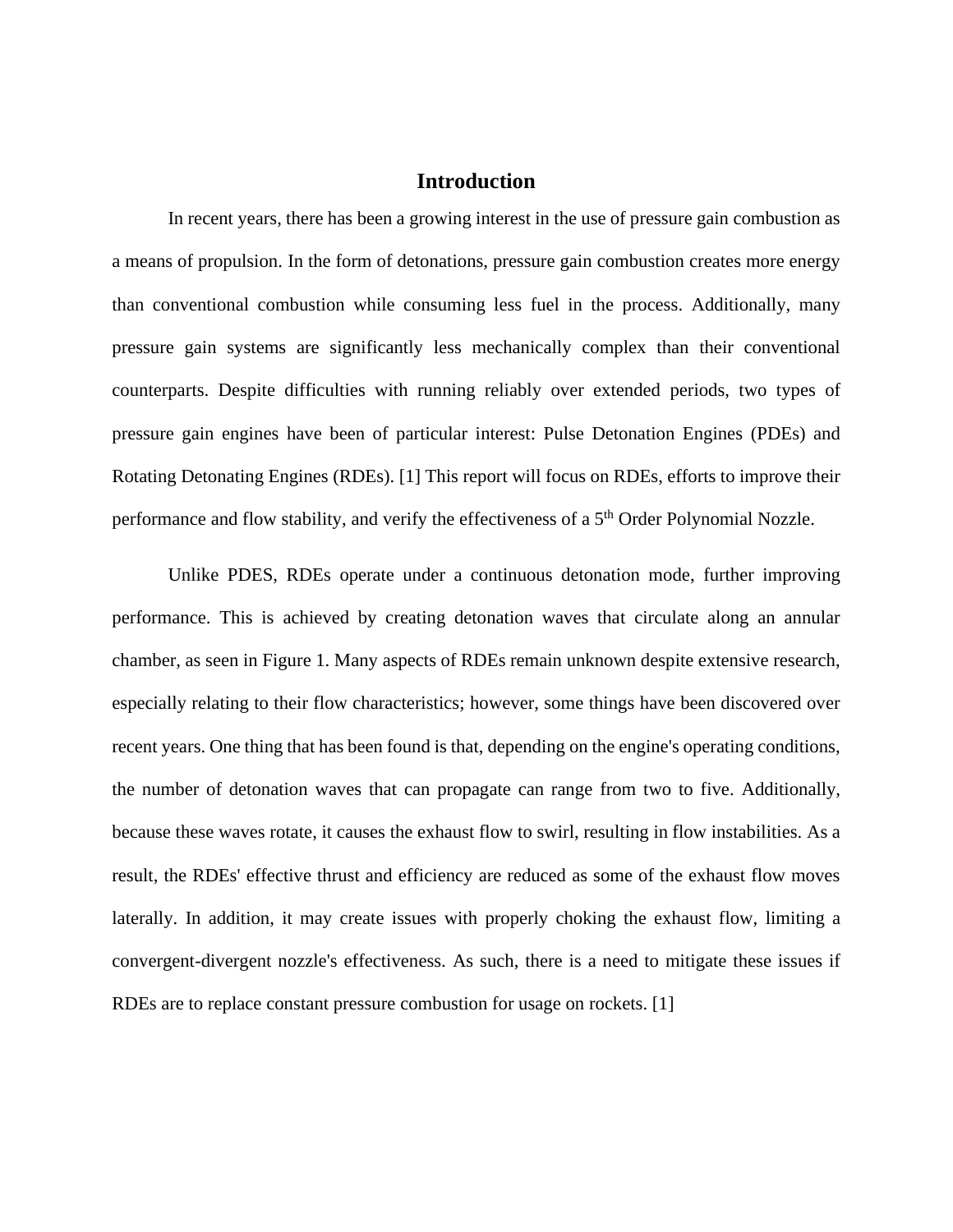

**Figure 1: Detailed Flow Field of a Rotating Detonation Engine [2]**

While The idea of detonations as combustion has been around since the 1800s, RDEs were only conceptualized in the late 1950s. In 1958, B. V. Voitsekhovskii successfully ran tests using carbon monoxide, ethylene, and hydrogen to produce detonations within a circular annulus. The detonations produced were found to rotate about the annulus, thus leading to the name of RDEs. In 1966, tests conducted in the United States successfully confined this process into a combustion chamber using a gas mixture of oxygen, hydrogen, and methane. While unsuccessful in sustaining the detonations after several cycles, these tests proved the viability of RDEs as a possible means of propulsion. Testing continued until the 1970s when there was a dramatic stop in RDE research due to issues with flow instabilities, high heat fluxes, and improvements in constant pressure combustion.  $[1, 3, 4]$ 

The 2000s marked the resurgence of RDEs, with the head of this newfound interest being the Air Force Research Laboratory (AFRL). In partnership with various universities and private companies, significant progress has been made with implementing RDEs for power generation and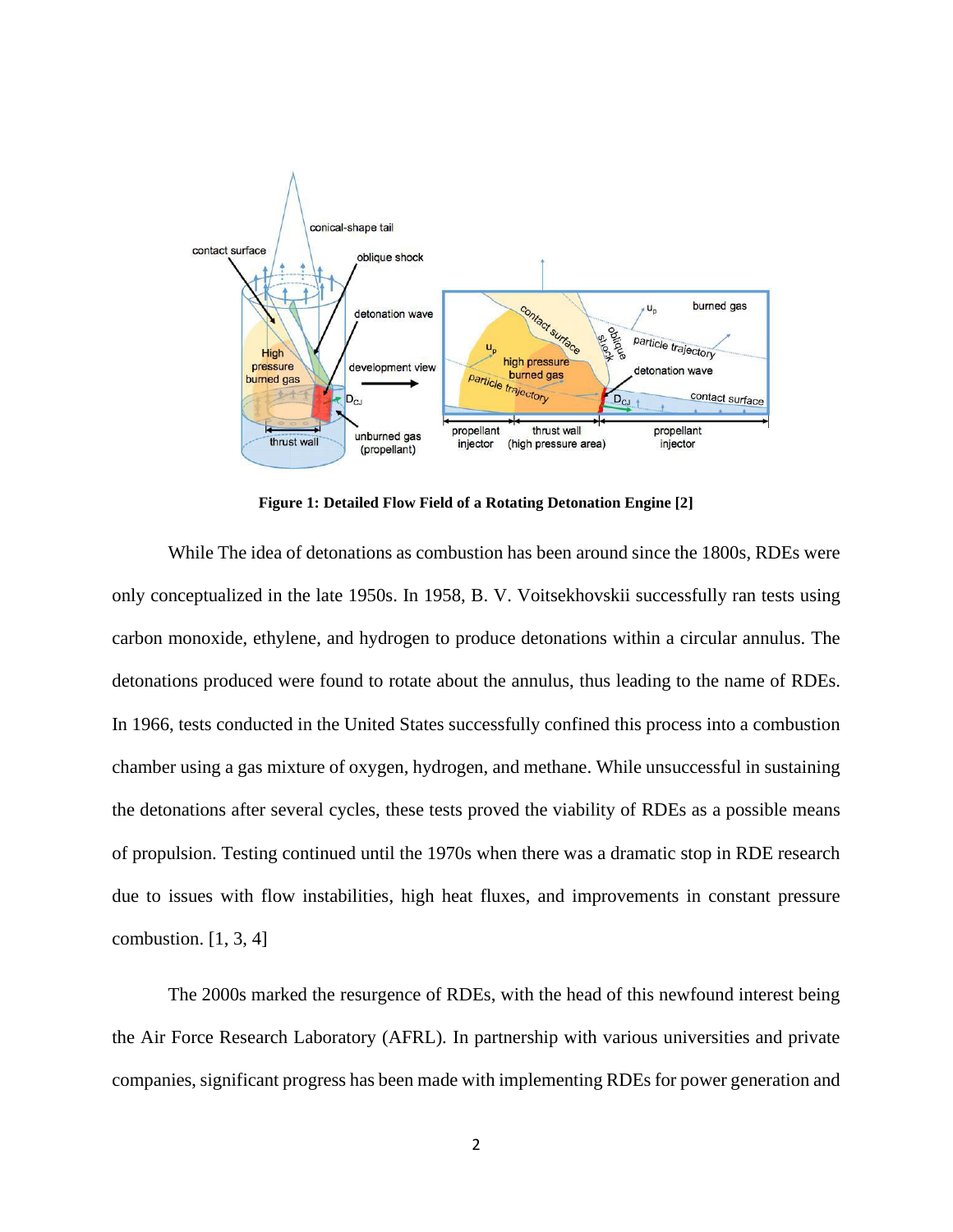propulsion, specifically for rockets (RDREs). While initial tests were done using airbreathing RDREs, tests done in 2016 by GHKN Engineering and Innovative Scientific Solutions found that using a gaseous methane-oxygen mixture produces a high impulse (up to 192  $\frac{lbf \cdot s}{lbm}$ ) [5]. As a result of this test, RDREs were proven to be viable for vacuum operations, and the fuel mixture used became commonplace for RDRE testing. Additionally, various other groups have looked into the nozzle design, detonation wave stability, various injector schemes and attempted to model the flow behavior within RDEs. [1]

The University of Central Florida (UCF), through the Propulsion & Energy Research Lab (PERL), has been one major group working on the development of pressure gain combustion. Collaborating with General Electric and AFRL, PERL has been developing airbreathing RDEs for energy generation and RDREs for rocket propulsion. As part of this effort, PERL has developed coal-burning RDEs, liquid  $H_2/O_2$  RDREs, investigated exhaust flow stability, and in addition to a variety of other subjects of interest.

This thesis follows up on research done by Burke et al. at PERL. The objective of this research was to minimize the unwanted lateral velocities through the use of a 5<sup>th</sup> Order Polynomial Nozzle. The nozzle's design came about through Thwaites' Method for Boundary Layer analysis, which found that a curved nozzle design produced a smaller boundary layer than a linear design. Afterward, STAR-CCM+ was used to optimize the nozzle shape, culminating in a nozzle design with a L/H<sub>inlet</sub> of 2.4 with a maximum pressure loss of  $3.5\%$ . [6, 7]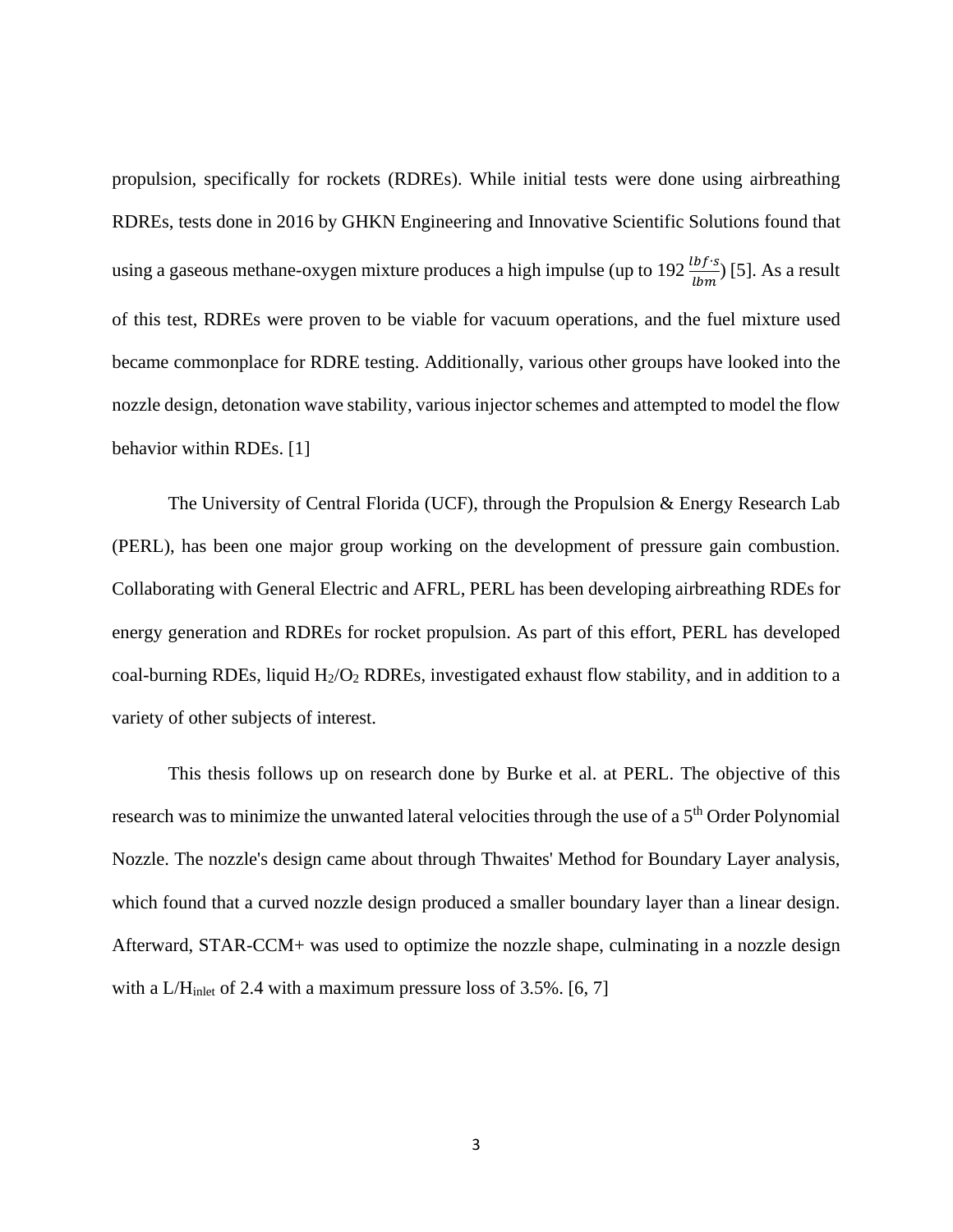

**Figure 2: RDRE with the 5 th Order Polynomial Nozzle [6]**

To verify the effectiveness of the Nozzle, Burke et al. conducted a series of tests in which the RDRE was run under three nozzle configurations. The test configurations were: no nozzle, nozzle without an aerospike, and nozzle with an aerospike. Using a pair of high-speed cameras, they captured side and back-end imaging of the engine. These cameras ran at 150,000 FPS and had a 92 x 100 pixels resolution. Meanwhile, the engine used a gaseous mixture of methane (gCH<sub>4</sub>) and oxygen  $(gO_2)$  with a mass flow rate of 0.6 lbm/s and a fuel-air equivalence ratio of 1.15 as the detonation wave speed, and the count had been well documented. Analyzing the data through PIVlab and MATLAB, it was found that the complete nozzle system reduced exhaust flow fluctuation magnitudes and spread. [6]

Research done by Fotia et al. provided a guideline for this thesis to follow. Unlike Burke et al., who focused on the effect of a nozzle on flow stability, Fotia et al. investigated the effects of choking the flow in addition to analyzing nozzles and their effect on thrust performance. The configurations tested consisted of a recessed and flushed bluff body and three types of conical aerospikes with different throat constrictions: unchoked, 20%, and 40% constrictions. Two key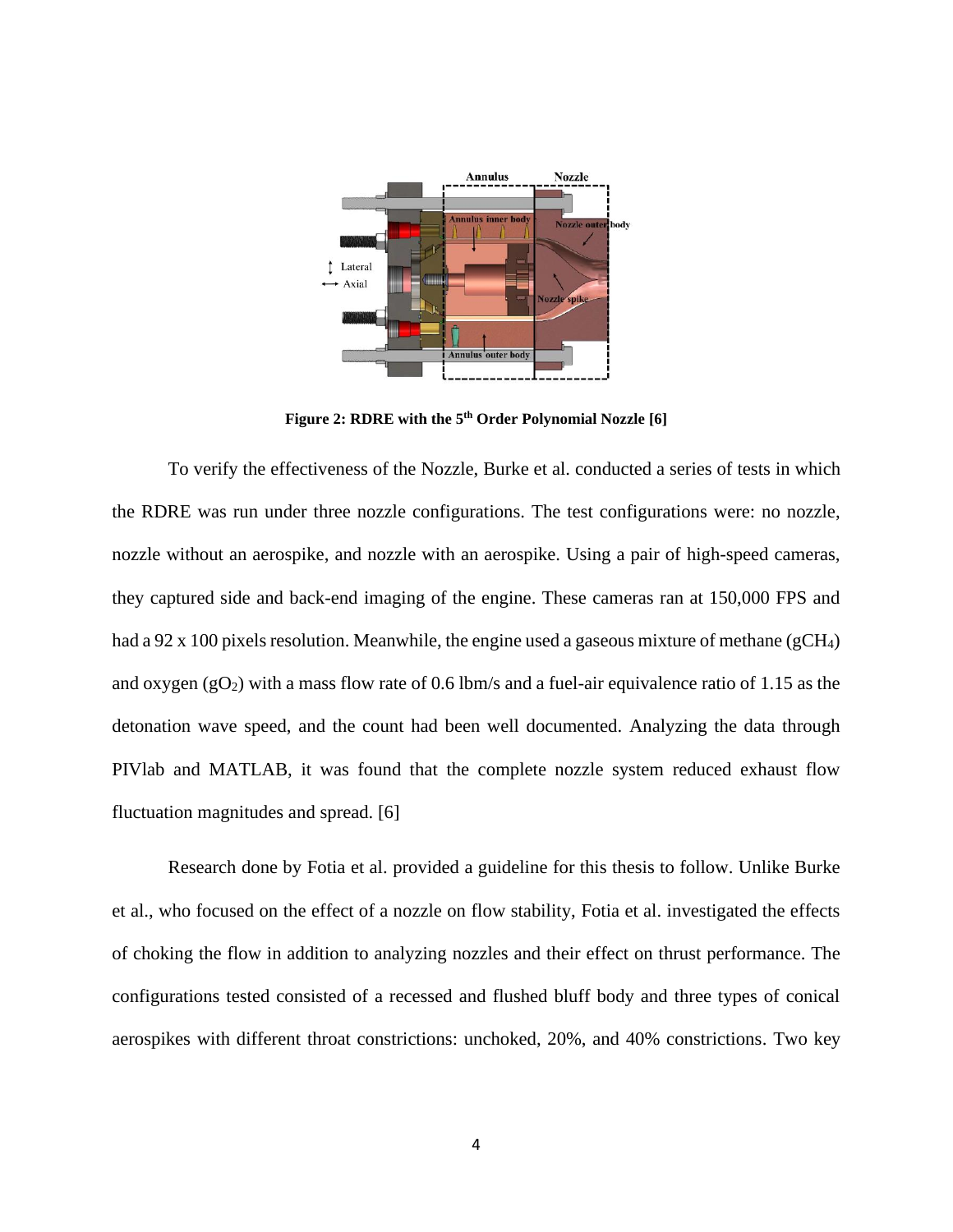metrics used to measure the thrust performance were specific thrust  $F_{sp}$  (1) and specific impulse (2). [8]

$$
F_{sp} = \frac{F_g}{\dot{m}_{air}}\tag{1}
$$

$$
I_{sp} = \frac{F_g}{\dot{m}_{fuel} \cdot g_0} = \frac{1}{g_0 \cdot TSFC}
$$
 (2)

Specific thrust was defined by the gross measured thrust  $F_g$  and air mass flow rate  $\dot{m}_{air}$ . Specific impulse was also defined by the gross measured thrust, but also the fuel mass flow rate  $\dot{m}_{fuel}$ , the gravitation constant  $g_0$ , and the Thrust Specific Fuel Consumption TSFC. Thrust was measured using a horizontally mounted thrust stand with the nozzles tested on a 6 in. gaseous RDE. The RDE ran on a gaseous hydrogen and air mixture and ran through a series of mass flow rates from 0.36 to 1.70 kg/s alongside a range of equivalence ratios from 0.6 to 1.35. The results showed that the chocked aerospike configurations outperformed the other configurations in both specific thrust and impulse though the unchoked aerospike configuration occasionally matched or outperformed the chocked aerospike (though it was running at a mass flow rate of 1.14 kg/s while the chocked was at 0.76 kg/s).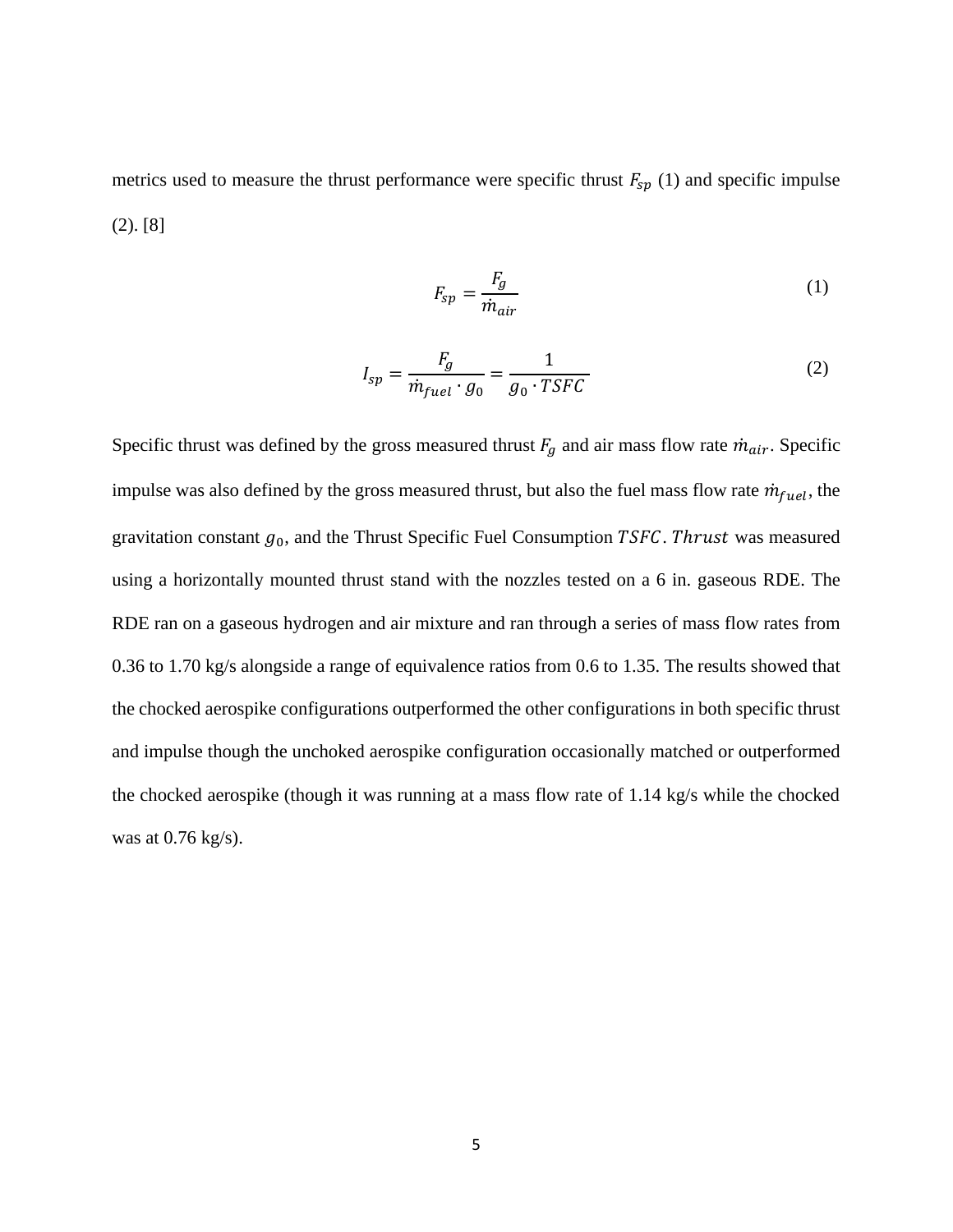#### **Methodology**

#### Modular Gaseous RDRE System

The modular rotating detonation rocket engine was selected for this series of tests. Based on a well-documented design by AFRL, this RDRE was chosen as it had been the testbed for previous investigations into nozzle design and exhaust flow stability at PERL. This would help verify the data collected and allow more accurate metrics for future testing with the same rig.



**Figure 3: Modular RDRE Nozzle with Aerospike Configuration**

The RDRE's annular chamber has an outer diameter of 3 in and a gap of 0.2 in. The inner body is recessed in into the RDRE by .277 in. The RDRE runs on a gaseous mixture, in this case,  $gCH_4$  and  $gO_2$ . A mass flow rate of 0.4-0.8 lbm/s and a fuel-air equivalence ratio of 1.15 was chosen as the engine has been well documented under these conditions and was used in the previously mentioned tests by Burke et al. [6].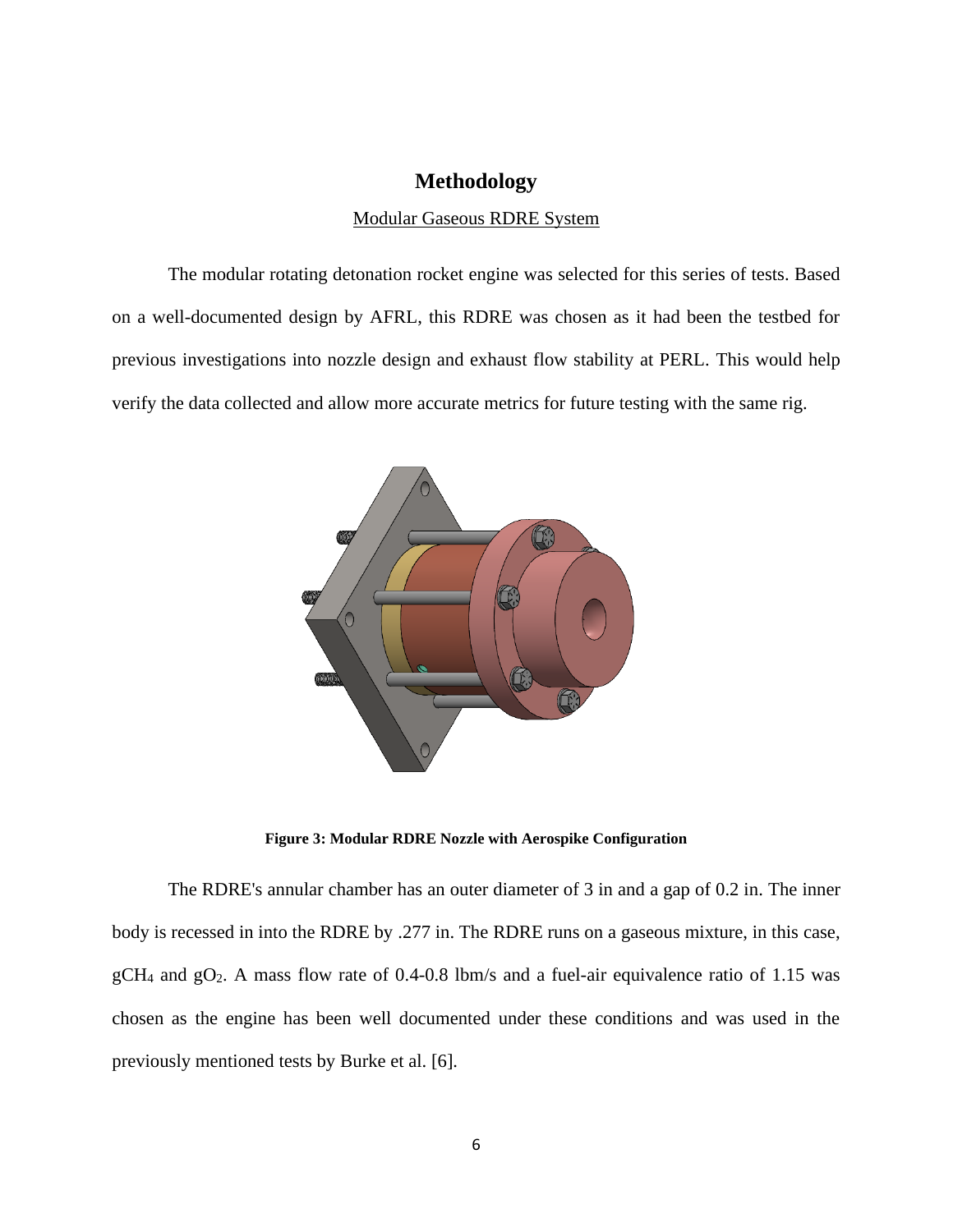The 5<sup>th</sup> Order Polynomial Nozzle was selected for several key reasons. Outside of being readily available, data collected on it by Burke et al. was limited to exhaust flow analysis, and no direct performance metrics were recorded due to the lack of a thrust test stand. Additionally, during testing, the nozzle was found to be effective at controlling and compressing flow swirl, making it a foundation for research into exhaust flow stability at PERL. Because of its modular nature, four configurations were chosen for testing: no nozzle (baseline), nozzle with no aerospike, nozzle with aerospike (complete configuration), and aerospike with no nozzle. While the first three configurations had been tested, the configuration with just the aerospike had not. The reason for testing it now was due to interest after looking into past research, such as from the previously mentioned Fotia et al., in which such a configuration was tested.



**Figure 4: Tested RDRE configurations (from left-to-right): no nozzle (baseline), nozzle with no aerospike, nozzle with aerospike (full nozzle), and aerospike with no nozzle**

#### Changeable Alignment Thrust Test (CATT) Stand

PERL began developing the CATT Stand towards the end of 2020. It is designed to operate at various orientations and significantly expands PERL's testing capabilities. While RDEs powered by gaseous fuels typically have no engine orientation issues, the engine must be mounted vertically when using liquid propellant. This simulates the actual operating conditions the propellant lines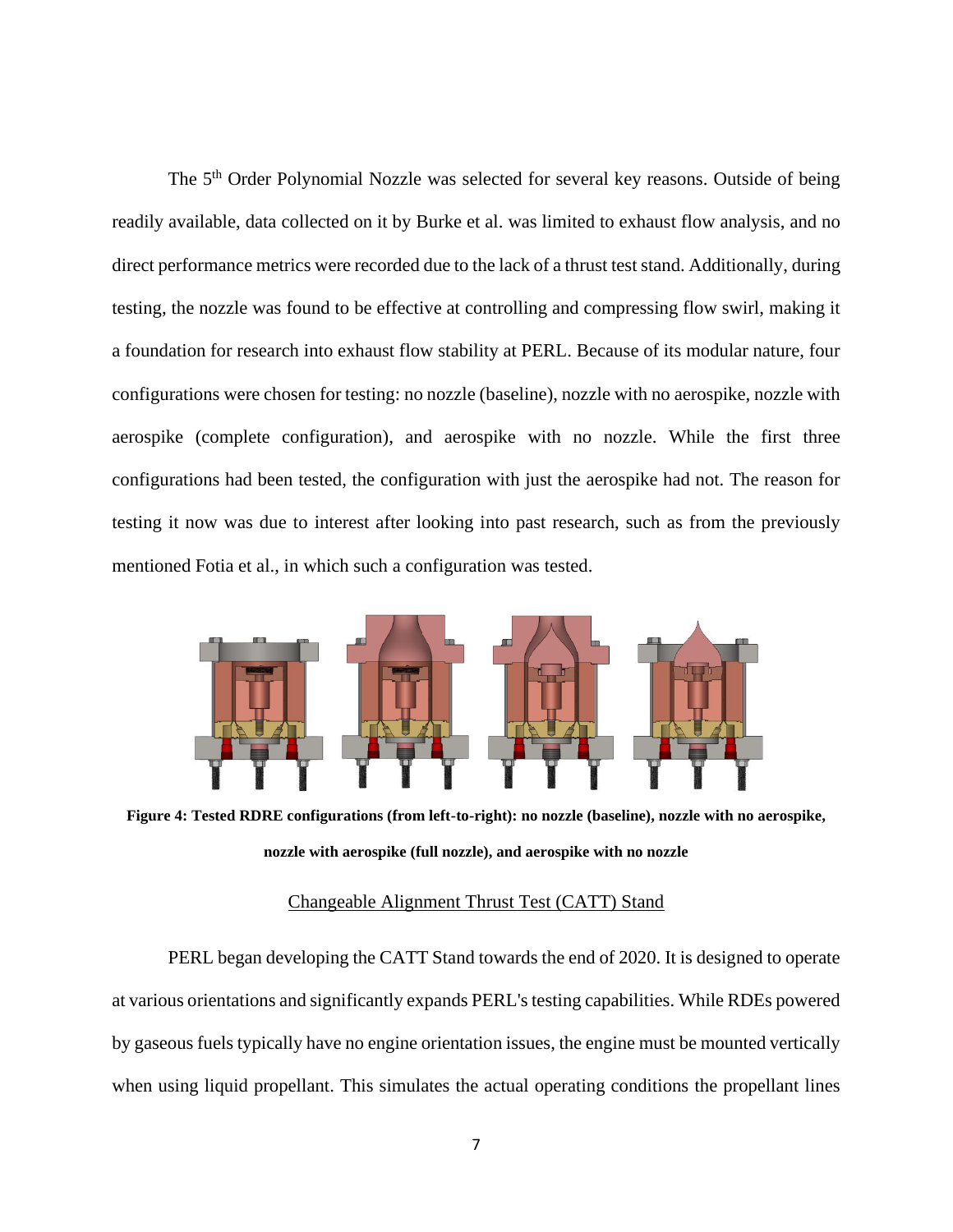and pumps would experience. Another critical aspect of the stand is that it allows PERL to take direct thrust performance measurements. Previous tests were limited to calculating thrust and specific impulse based on the exit velocity of the exhaust flow in addition to the mass flow rate. The CATT Stand, by contrast, can take direct thrust measurements through the use of a built-in load cell. A series of known forces would be applied and measured to calibrate the stand, allowing for corrections to be made through the controlling software.



**Figure 5: CAD of the CATT Stand**

Regarding testing, the CATT Stand was orientated horizontally as they were done using a gaseous propellant mixture of gCH<sup>4</sup> and gO2. Despite this orientation allowing for easy access and setup, complications arose while integrating it into PERL's current RDRE setup. This is because the stand's design is primarily built around a newer liquid engine instead of the lab's older gaseous RDRE. This necessitated changes to the propellant lines and the construction of a new RDRE backplate. The backplate was based on the original version, albeit with several notable changes. Before the CATT stand's creation, RDEs were mounted to a static test stand which could not record any data. As such, the backplate had to be extended out to accommodate CATT stand mounting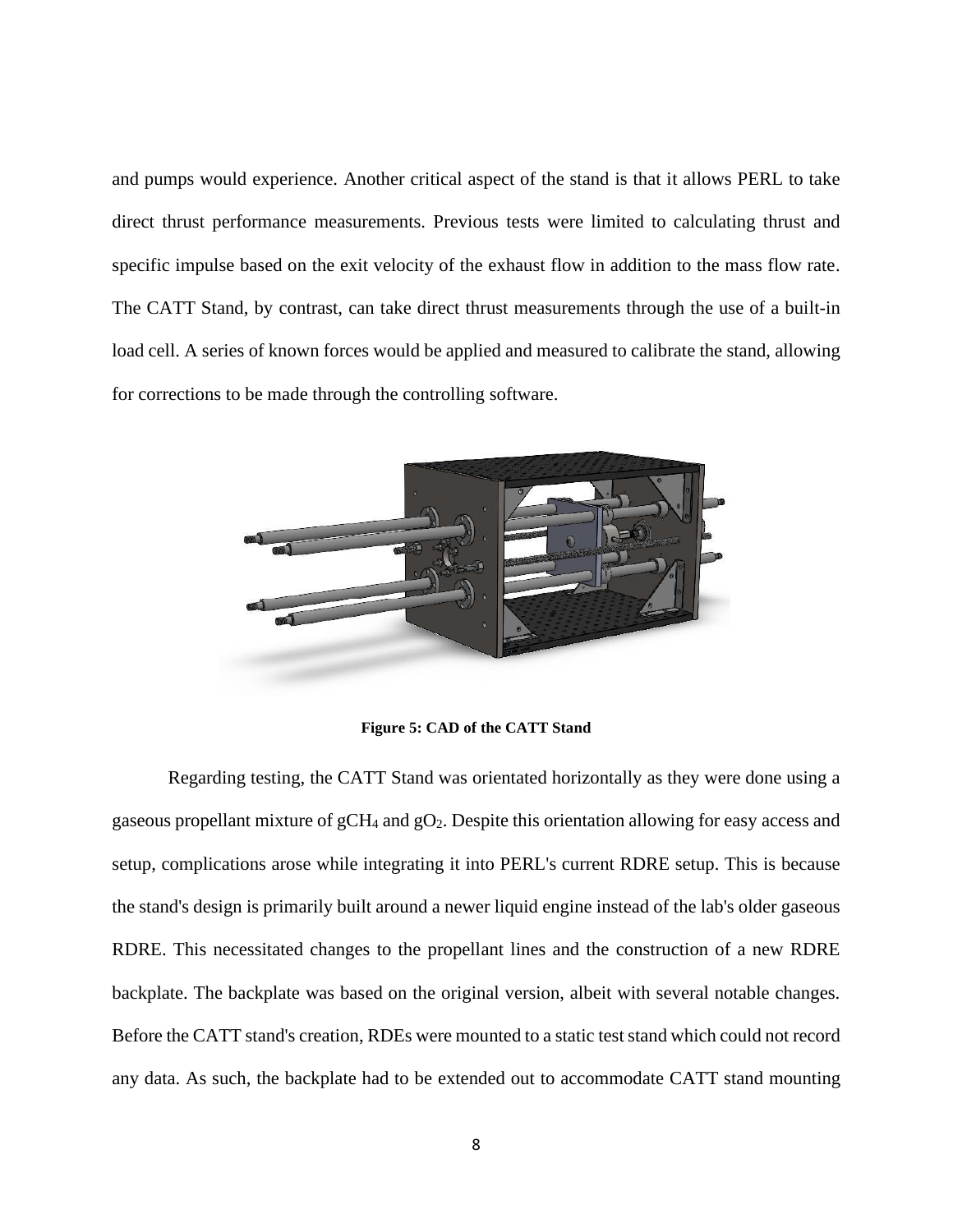holes. The additional weight required the corners to be filleted to reduce some weight and prevent it from damaging other laboratory surfaces.



**Figure 6: CATT stand compatible RDRE backplate.**

CATT stand data was processed automatically through LabView. In addition to data collection and processing, LabView is responsible for operating all PERL's RDE testing rig, controlling propellant pumps, pre-detonation, and propellant flow, CATT stand operation and calibration, and high-speed camera timing. A Photron SA1.1 did Side-imaging at 45◦ with an image resolution of 128 x 128 pixels at 150,000 FPS. While LabView controlled the timing for this camera, the images it captured were processed through PIVlab, a MATLAB add-on.



**Figure 7: High-Speed Camera Orientation.**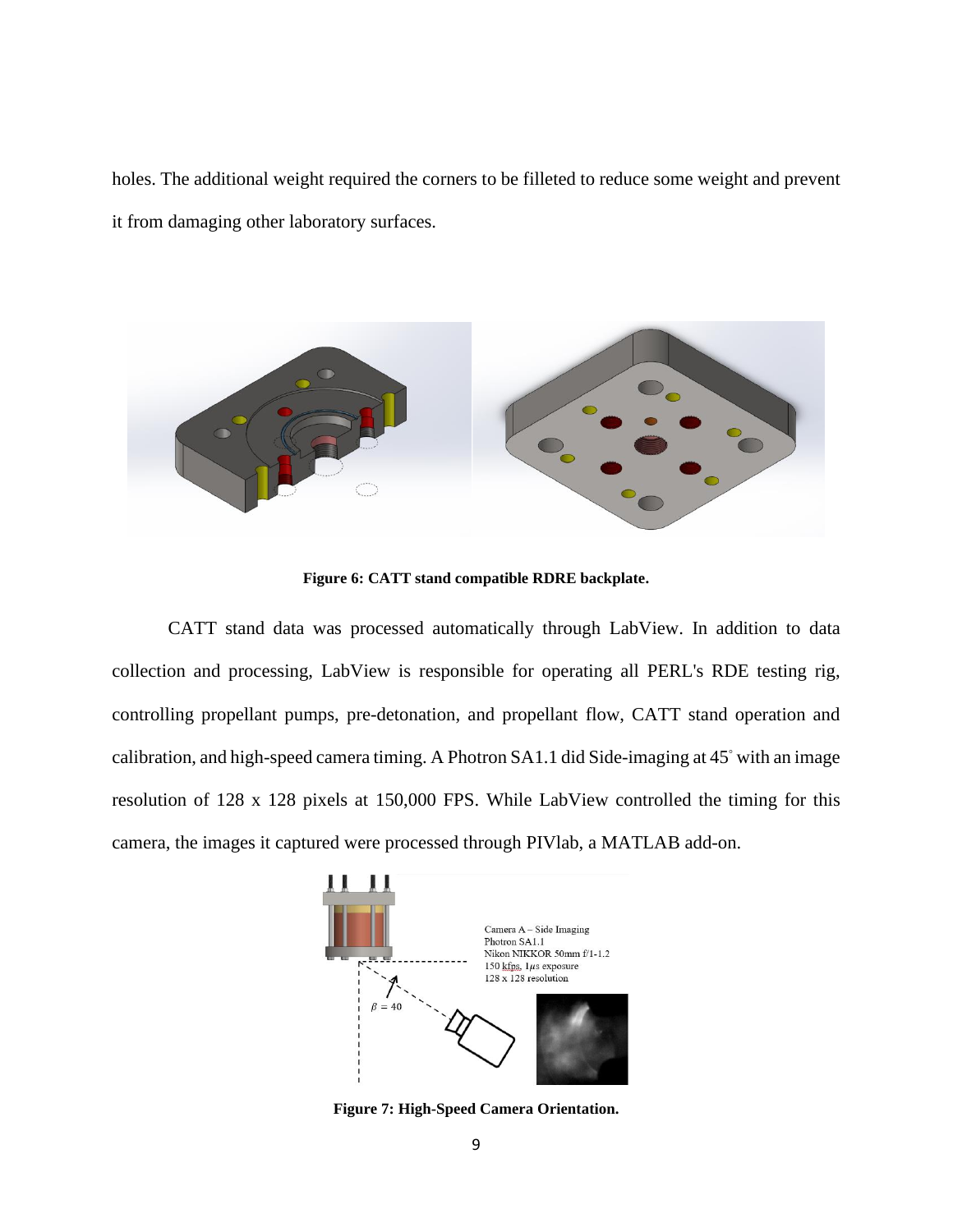### **Results and Discussion**

Eight tests were completed in total with the following amount of tests per configuration: two for no nozzle, three for the nozzle with no aerospike, two for the Nozzle with Aerospike, and one for just the aerospike. While a consistent amount of tests per configuration would have been preferable, testing was limited by a low fuel supply. The data below belongs to this first series of tests, with a second series being planned but never completed



**Figure 8: Total thrust and specific impulse for each test. 1-2: no nozzle, 3-5: nozzle with no aerospike, 6-7: nozzle with aerospike, 8: aerospike with no nozzle**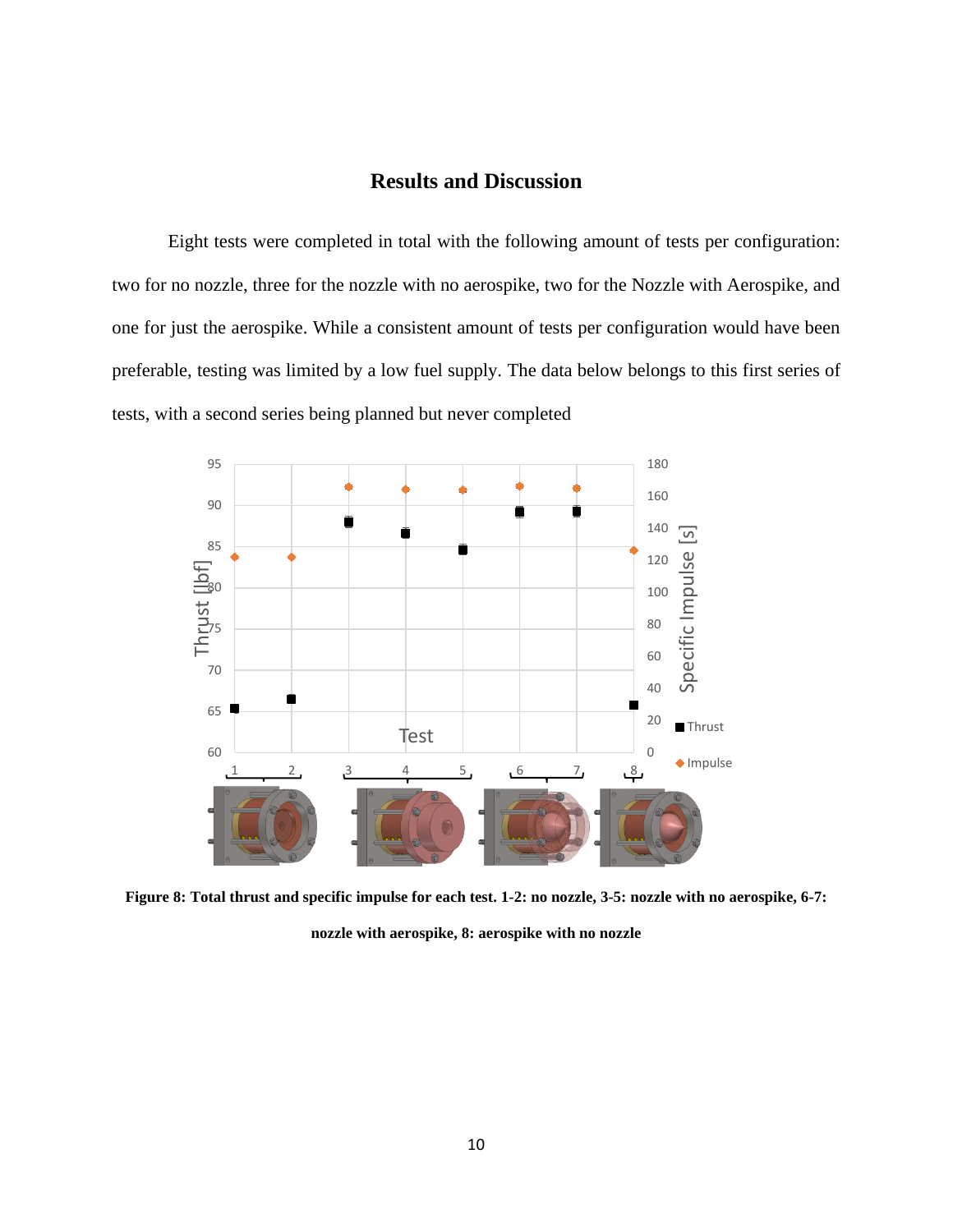| Table 1                              |                |              |               |                   |          |  |
|--------------------------------------|----------------|--------------|---------------|-------------------|----------|--|
| <b>CONFIGURATION</b>                 | Test           | Thrust [lbf] | Impulse $[s]$ | $\dot{m}$ [lbm/s] |          |  |
| <b>NO NOZZLE</b>                     |                | 65.32943     | 122.2192      | 0.534347          | 1.113134 |  |
|                                      | 2              | 66.51945     | 122.0346      | 0.544899          | 1.088838 |  |
| <b>OUTER W/O</b><br><b>AEROSPIKE</b> | 3              | 88.0363      | 165.8732      | 0.530563          | 1.116827 |  |
|                                      | $\overline{4}$ | 86.66612     | 164.331       | 0.527213          | 1.131333 |  |
|                                      | 5              | 84.66486     | 163.9938      | 0.516099          | 1.158745 |  |
| <b>FULL NOZZLE</b>                   | 6              | 89.18811     | 166.3289      | 0.536037          | 1.100304 |  |
|                                      | ⇁              | 89.33466     | 165.0685      | 0.541015          | 1.085605 |  |
| <b>AEROSPIKE W/O</b><br><b>OUTER</b> | 8              | 65.8086      | 126.2882      | 0.520922          | 1.136376 |  |

The CATT stand found that the outer body nozzle with the aerospike (full nozzle) was the most effective configuration with ~35% more thrust and a ~36% higher specific impulse over the no nozzle configuration. However, it was found to be only marginally better than the outer body nozzle with no aerospike configuration, which saw improvements of  $\sim$ 31% and  $\sim$ 35% to thrust and specific impulse, respectively. From this, it was determined that the most significant contributing factor to engine performance was the addition of the outer body nozzle. While the aerospike with no outer body nozzle did improve the specific impulse, with a ~3.4% increase, it had a negligible effect on thrust, with a ~0.2% decrease. While the second no-nozzle test produced greater thrust than the aerospike with no outer body nozzle, this may result from its higher mass flow rate. Due to the lack of data points, further testing is needed to verify the effectiveness of the aerospike with no outer body nozzle.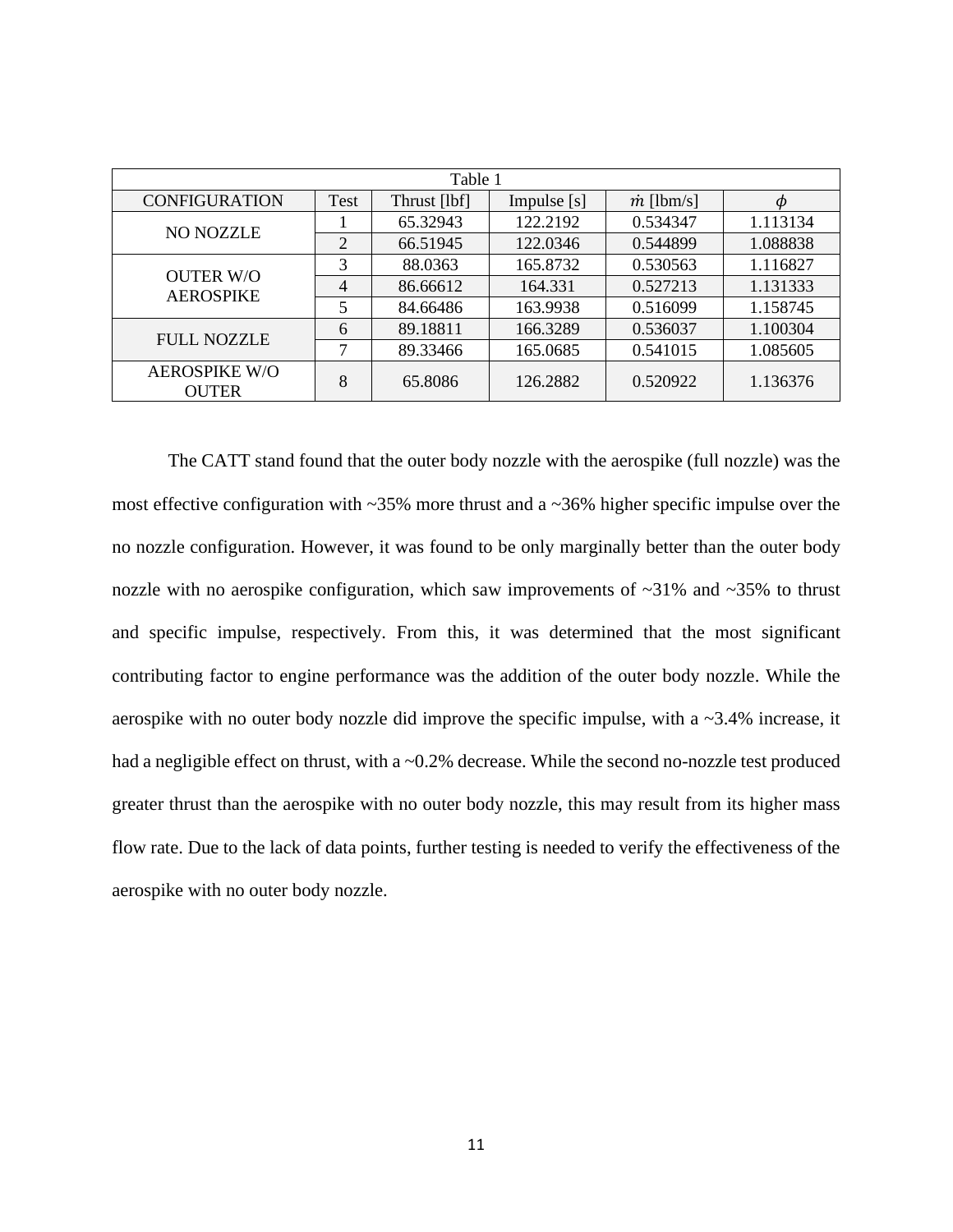

**Figure 9: Thrust and Impulse Results for Test Series 1**

A rudimentary method of flow analysis, based on a method done by Burke et al., was used with PIVlab tracking the movement of illuminated portions of the flow [6]. Despite efforts to make corrections to the data, the results of the side-imaging were found to be unreliable. It was found that the peak exhaust flow velocities ranged from ~53-464m/s, which is erroneous. For example, in the case of the no nozzle configuration, velocities were found to range from  $\sim$ 7-265m/s. This velocity range is well below that documented by Burke et al. for the same configuration, which was found to be 400-600m/s. The effective velocity of this configuration was calculated using the equation below to get a rough estimate of the theoretical exhaust velocity. It was found that the effective velocity of the no nozzle configuration was ~1199m/s, well above that documented by PIVlab

$$
V_{eff} = I_{sp} * g = \frac{T}{\dot{m}}
$$
 (3)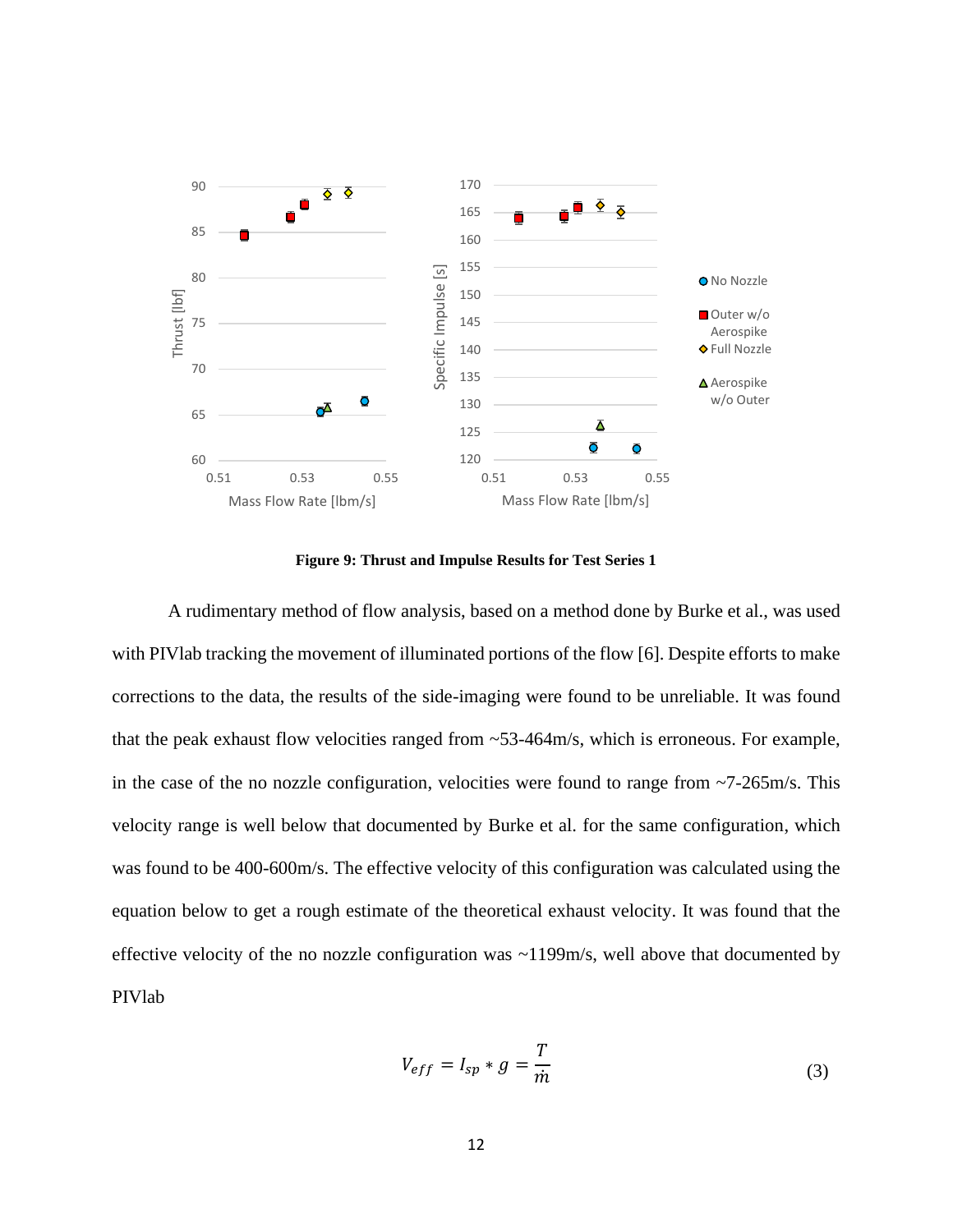

**Figure 10: PIV mean flow velocities for each test. The masked areas are in red with green & orange velocity vectors. No Nozzle: 1 & 2, nozzle with no Aerospike: 3-5, Full Nozzle: 6 & 7, aerospike with no Nozzle: 8**

Several issues may have led to this extensive range of peak exit velocities. As seen in tests

3-7, there is a lack of a distinguishable exhaust flow due to the presence of the outer body nozzle. As a result, PIVlab struggled to differentiate the flow from the background noise, with only occasional sparks of burnt copper giving the software anything meaningful to track. This issue was further compounded by the absence of PIV particles in the flow. Since the RDRE is not airbreathing, there was a lack of available compatible particle seeders. Current work is ongoing to address this issue for future testing. Another issue was likely the camera angle used. Unlike previous tests that set the camera at a side angle of 10-15 degrees, this series of tests used 40 degrees. While the velocities could be corrected in postprocessing, the camera angle meant that PIVlab focused on the engine itself instead of the exhaust flow resulting in these erroneous ranges of velocities.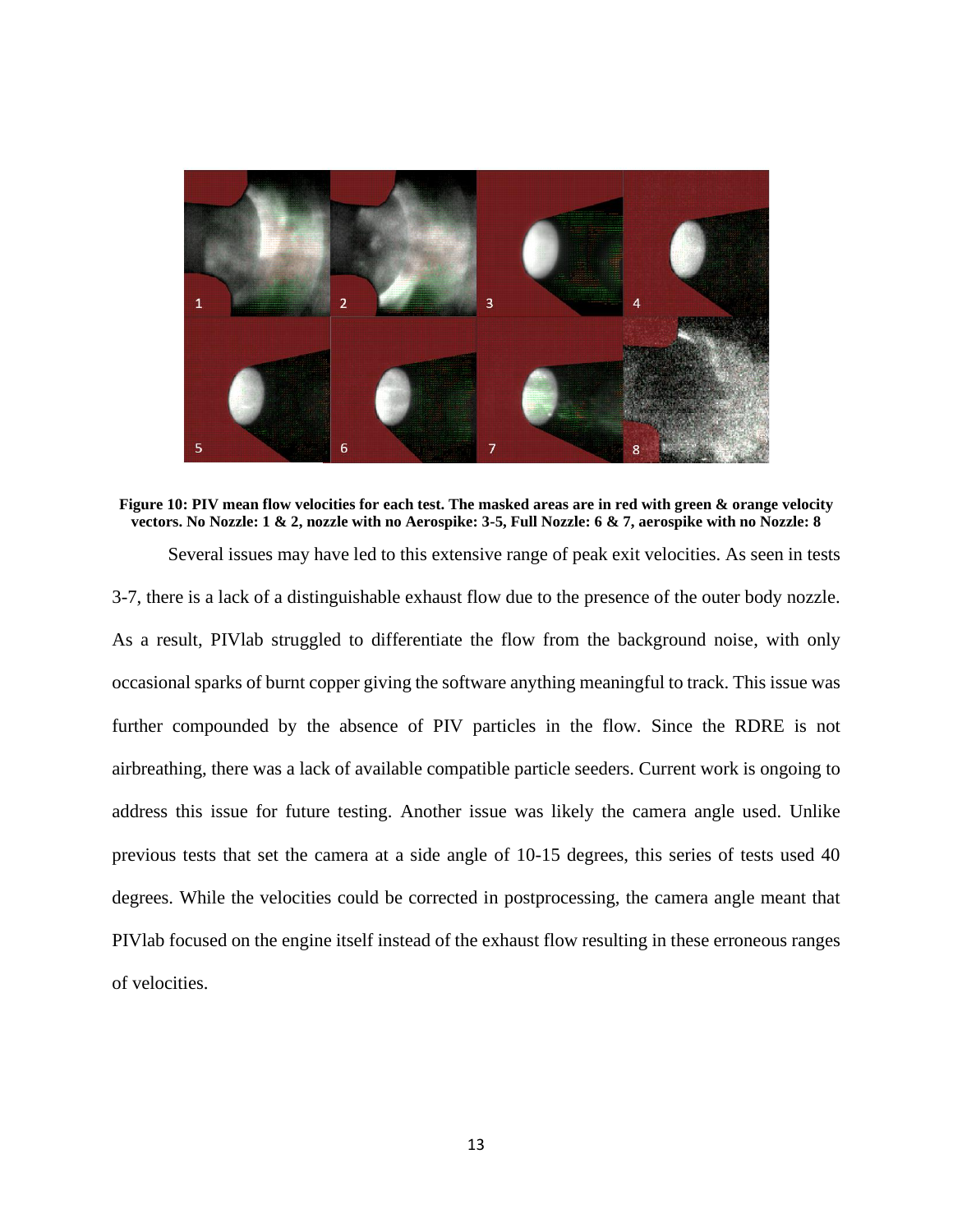#### **Conclusion**

After testing multiple nozzle configurations, the complete 5<sup>th</sup> Order Polynomial Nozzle was found to be the most effective nozzle configuration, increasing the thrust produced by ~35% and specific impulse by ~35%. While each nozzle component individually contributed to the improved engine performance, the outer body nozzle had the most significant impact, improving engine performance by 31% compared to a 0.7% improvement by the aerospike. In addition to verifying the work of Burke et al., future updates to the nozzle can use the collected data to judge their effectiveness.

#### Future Work

Alongside refinements on the nozzle, an effort is being made to improve flow diagnostic capabilities on the modular RDRE. Because current methods for flow analysis on the RDRE are relatively crude and unreliable, it has become necessary to develop a method of seeding the modular RDRE's exhaust flow. By seeding the flow, PIVlab would be able to perform single-pixel processing, allowing it to analyze the exhaust flow accurately.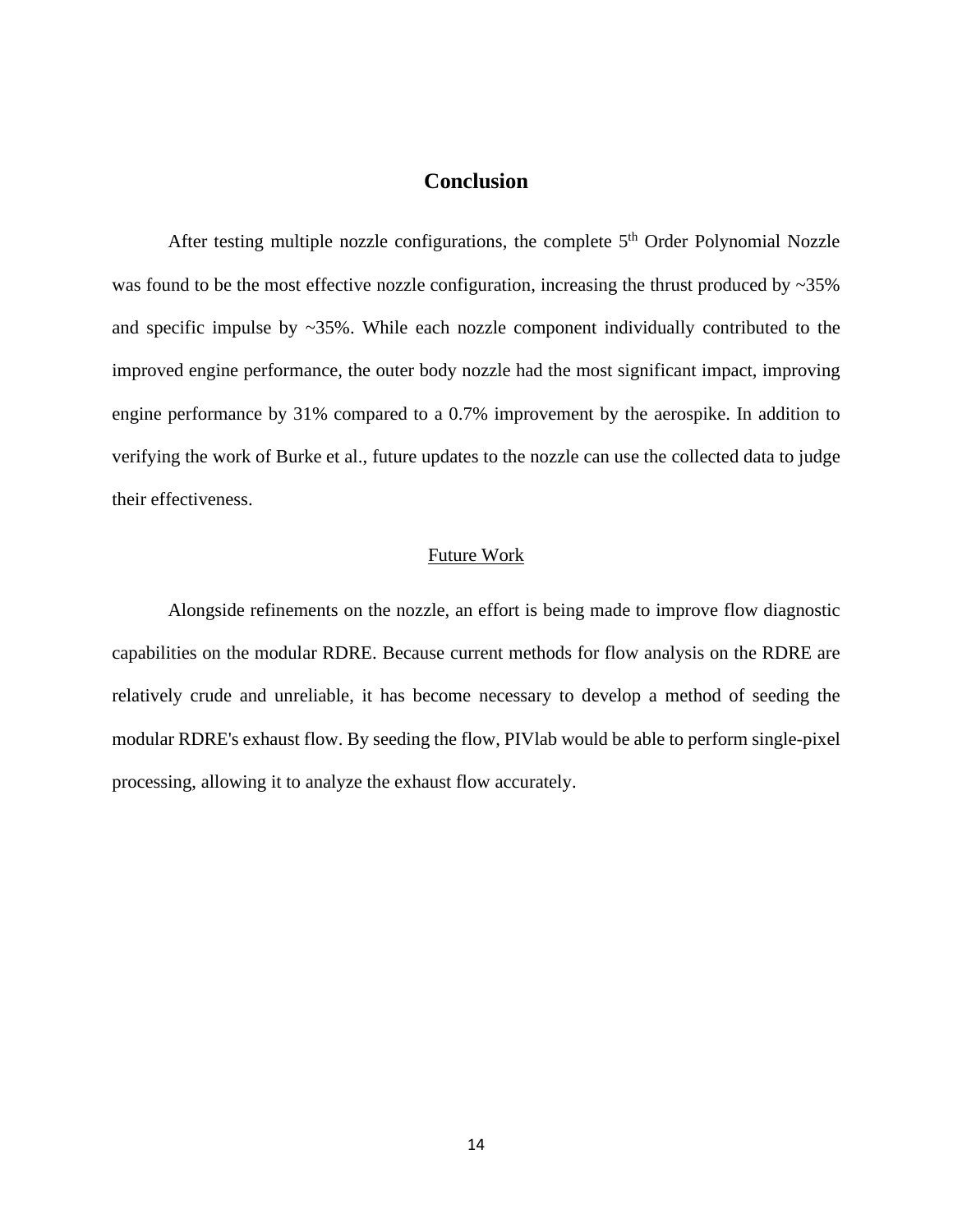

**Figure 11: An early CAD of the methane particle seeder.**

Particle seeders have been used to help analyze exhaust flow behaviors for other propulsion systems before; however, these systems have primarily been airbreathing engines. Because the modular RDRE does not run-on air, it was necessary to find an alternative method of seeding the engine. Methane was chosen as the seeded gas the oxidizer,  $gO<sub>2</sub>$ , was deemed hazardous in the event of any reaction or combustion. For the seeding particles, large grain (~200 nm) Zirconium-Dioxide and Titanium-Dioxide were found to be prime candidates given that they are noncombustible, have a high reflective index, and have a high melting temperature [9]. Seeding the fuel may affect the engine's performance by diluting the methane concentration and clogging injector holes, among other issues. As such, the data collected in this thesis will help determine the impact on performance the seeder has before examining the flow.